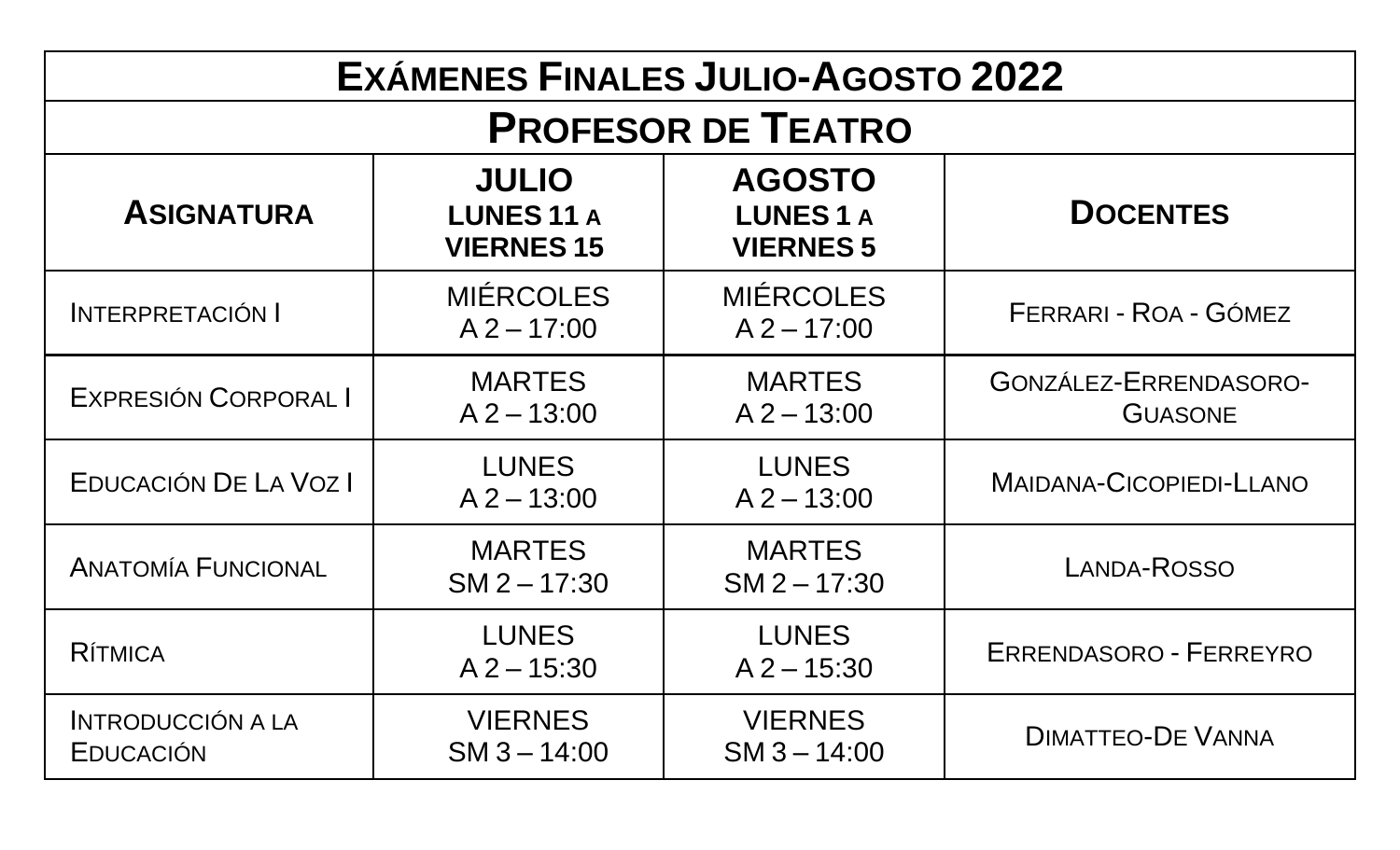| <b>HISTORIA ESTRUC.</b>   | <b>JUEVES</b>                     | <b>JUEVES</b>                     | <b>BARREYRA - BERTONE</b>  |
|---------------------------|-----------------------------------|-----------------------------------|----------------------------|
| TEATRALES I               | $SM 2 - 14:30$                    | $SM 2 - 14:30$                    |                            |
| PSICOLOGÍA EVOL.          | <b>MIÉRCOLES</b>                  | <b>MIÉRCOLES</b>                  | DILLON-LÓPEZ, YANINA       |
| <b>CREATIVIDAD</b>        | $A$ 1 – 13:00                     | $A$ 1 – 13:00                     |                            |
| <b>INTERPRETACIÓN II</b>  | <b>MARTES</b>                     | <b>MARTES</b>                     | LAVATELLI-JUÁREZ           |
|                           | $A$ 1 – 13:00                     | $A$ 1 – 13:00                     | <b>TORRES</b>              |
| EXPRESIÓN CORPORAL II     | <b>MIÉRCOLES</b><br>$A$ 2 – 13:00 | <b>MIÉRCOLES</b><br>$A$ 2 – 13:00 | <b>CUBAS-LESTER</b>        |
| EDUCACIÓN DE LA VOZ II    | <b>JUEVES</b><br>$A$ 2 – 09:00    | <b>JUEVES</b><br>$A$ 2 – 09:00    | <b>GRAMAJO-VAZQUEZ</b>     |
| DCA. GRAL. ESP. JUEGO     | <b>LUNES</b>                      | <b>LUNES</b>                      | <b>BERTOLDI - MONTAGNA</b> |
| DRAM.                     | $SM3 - 16:00$                     | $SM3 - 16:00$                     |                            |
| <b>DINÁMICA DE GRUPOS</b> | <b>VIERNES</b><br>$A$ 1 - 15:30   | <b>VIERNES</b><br>$A$ 1 – 15:30   | <b>MARANO-RODRÍGUEZ</b>    |
| <b>HISTORIA ESTRUCT.</b>  | <b>LUNES</b>                      | <b>LUNES</b>                      | BARREYRA - PADRÓN          |
| TEATRALES <b>II</b>       | $SM 5 - 13:00$                    | $SM 5 - 13:00$                    |                            |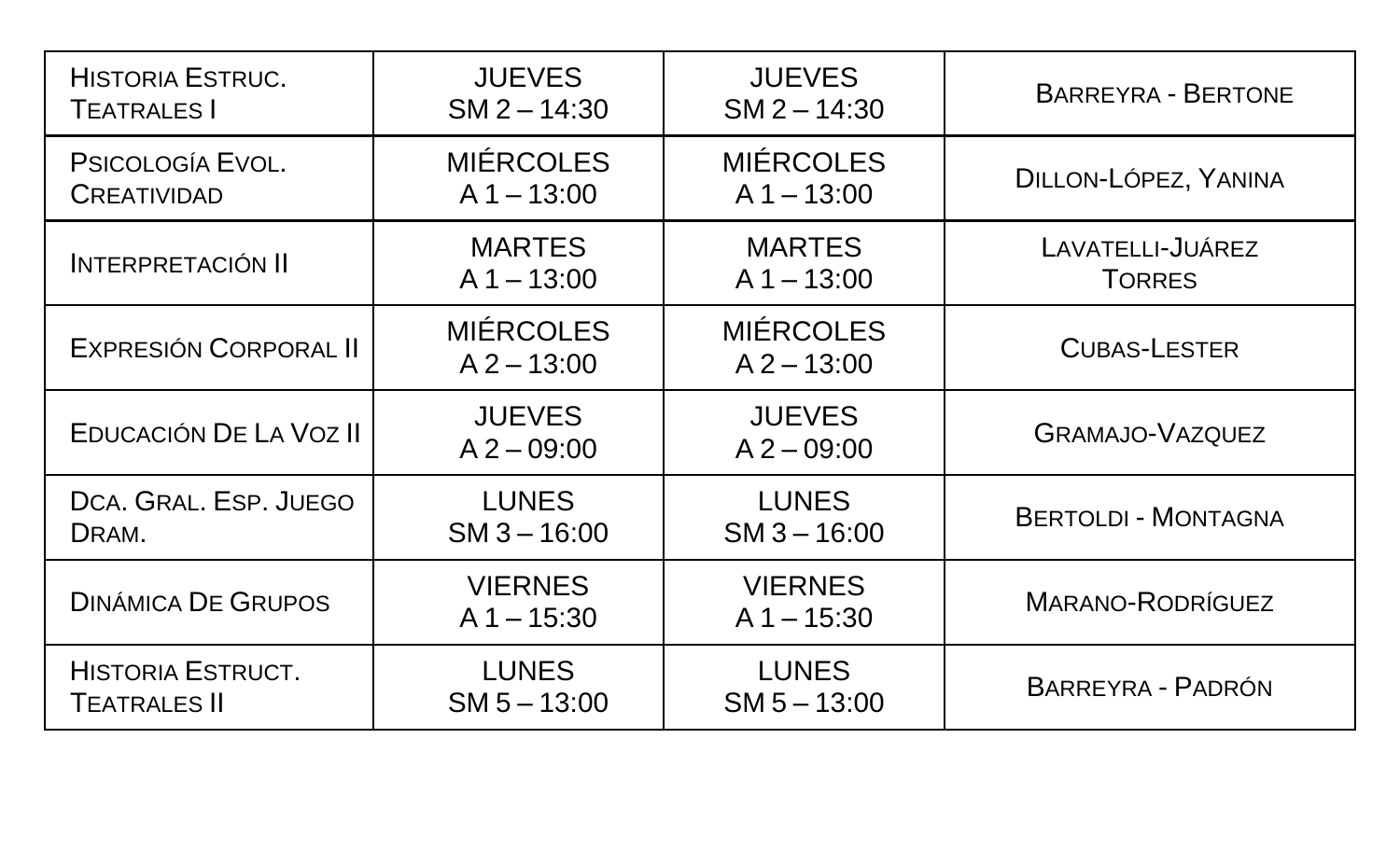| <b>PSICOLOGÍA DEL</b>        | <b>MIÉRCOLES</b>               | <b>MIÉRCOLES</b>               | GOÑI - GERVASONI                     |
|------------------------------|--------------------------------|--------------------------------|--------------------------------------|
| APRENDIZAJE                  | $SM3 - 16:00$                  | $SM3 - 16:00$                  |                                      |
| PROC. JUEGO                  | <b>MIÉRCOLES</b>               | <b>MIÉRCOLES</b>               | <b>CASTRO-MA. VICTORIA RODRIGUEZ</b> |
| <b>CR. DRAMÁTICA</b>         | $A = 10:30$                    | $A = 10:30$                    |                                      |
| <b>INTERPRETACIÓN III</b>    | <b>LUNES</b><br>$A$ 1 - 17:30  | <b>LUNES</b><br>$A$ 1 – 17:30  | <b>VALIENTE-MOLINA-ROIG</b>          |
| EXPRESIÓN CORPORAL III       | <b>MARTES</b><br>$A$ 2 – 17:30 | <b>MARTES</b><br>$A$ 2 – 17:30 | Rosso-Ruíz                           |
| EDUCACIÓN DE LA VOZ          | <b>LUNES</b>                   | <b>LUNES</b>                   | VALIENTE - HOJSGAARD -               |
| Ш                            | $A$ 1 – 15:00                  | $A$ 1 – 15:00                  | <b>MAIDANA</b>                       |
| <b>HISTORIA DE LA</b>        | <b>MARTES</b>                  | <b>MARTES</b>                  | PAOLETTA - GIACOMELLI                |
| <b>CULTURA</b>               | $SM3 - 14:00$                  | $SM3 - 14:00$                  |                                      |
| <b>INICIACIÓN A LA DANZA</b> | <b>JUEVES</b><br>$A$ 2 – 15:30 | <b>JUEVES</b><br>$A$ 2 – 15:30 | ROMANO - SERRA                       |
| PRÁC. INTEGRADA DE           | <b>MIÉRCOLES</b>               | <b>MIERCOLES</b>               | SANZANO - BOGGIO - LAVATELLI         |
| <b>TEATRO I</b>              | $A$ 4 – 14:00                  | $A$ 4 – 14:00                  |                                      |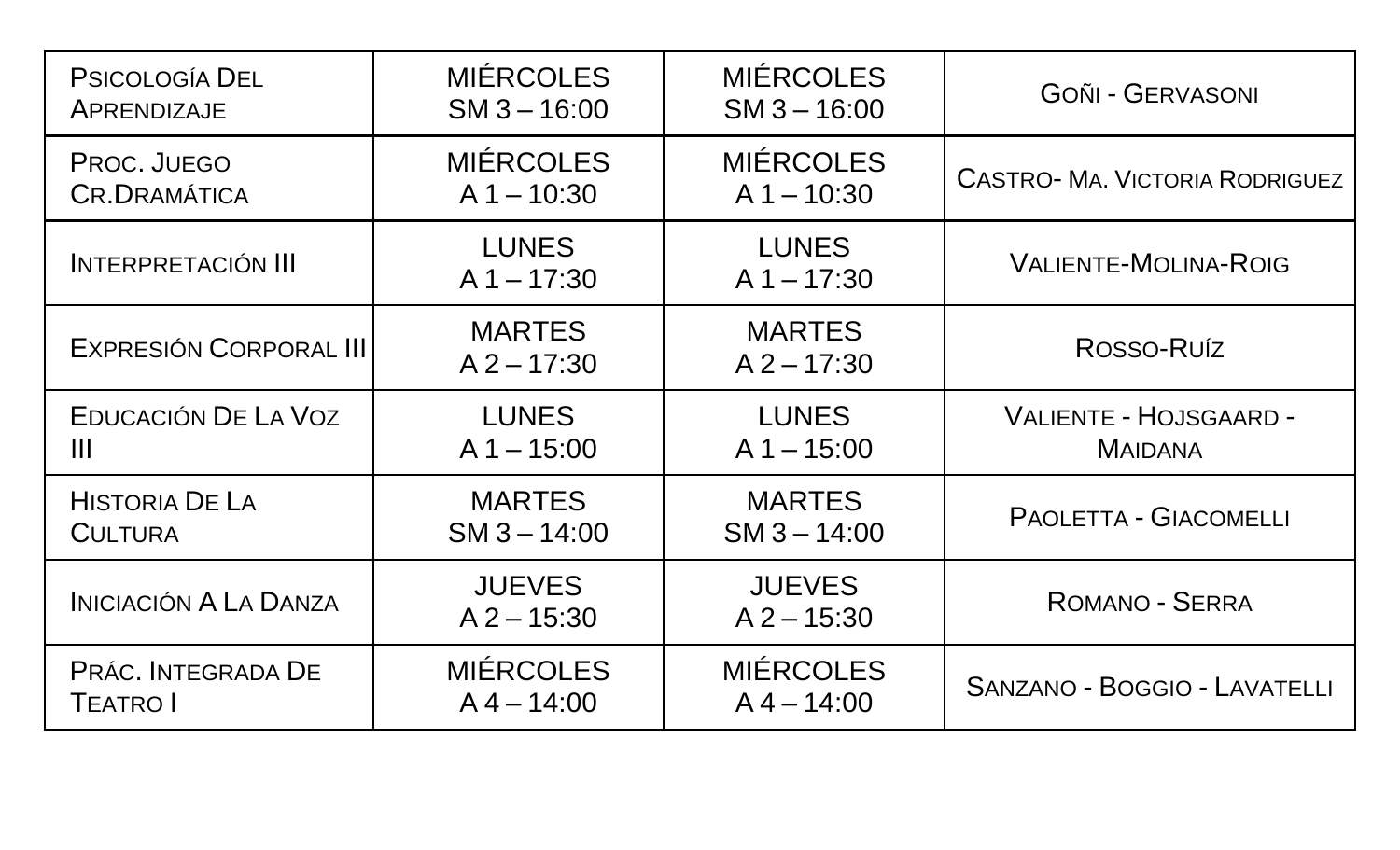| PCA. DE LA ENSEÑANZA                           | <b>LUNES</b>                                     | <b>LUNES</b>                                     | <b>CASTRO-BERTOLDI - URRACO -</b> |
|------------------------------------------------|--------------------------------------------------|--------------------------------------------------|-----------------------------------|
|                                                | $A = 10:30$                                      | $A$ 1 – 10:30                                    | BERRUTI - JUÁREZ                  |
| <b>DIRECCIÓN TEATRAL</b>                       | <b>LUNES</b><br><b>CLUB DEL TEATRO-</b><br>14:00 | <b>LUNES</b><br><b>CLUB DEL TEATRO-</b><br>14:00 | FERNÁNDEZ - GONZÁLEZ              |
| <b>ESCENOGRAFÍA</b>                            | <b>LUNES</b>                                     | <b>LUNES</b>                                     | <b>JAUREGUIBERRY-LUNA</b>         |
|                                                | $INDEX - 09:00$                                  | $INDEX - 09:00$                                  | <b>FUENMAYOR</b>                  |
| MÚSICA Y COREOGRAFÍA                           | <b>JUEVES</b>                                    | <b>JUEVES</b>                                    | <b>SERRA-DILLON</b>               |
|                                                | $A$ 1 $-$ 09:30                                  | $A$ 1 $-$ 09:30                                  | <b>CICOPIEDI-ROMANO</b>           |
| <b>SEMIÓTICA I</b>                             | <b>MIÉRCOLES</b><br>$SM 4 - 13:30$               | <b>MIÉRCOLES</b><br>$SM 4 - 13:30$               | <b>SANTAGADA - PIÑERO</b>         |
| <b>HISTORIA DEL ARTE</b>                       | <b>VIERNES</b><br>$SM 5 - 09:00$                 | <b>VIERNES</b><br>$SM 5 - 09:00$                 | PAOLETTA - PADRÓN                 |
| PRÁC. INTEGRADA DE<br><b>T</b> EATRO <b>II</b> | <b>MARTES</b><br>CLUB DEL TEATRO-<br>16:00       | <b>MARTES</b><br>CLUB DEL TEATRO-<br>16:00       | <b>FERRARI-BERTOLDI</b>           |
| <b>METODOLOGÍA</b>                             | <b>MARTES</b>                                    | <b>MARTES</b>                                    | PADRÓN- GARCÍA AMELIA             |
| <b>INVESTIGACIÓN</b>                           | $SM 2 - 13:00$                                   | $SM2 - 13:00$                                    |                                   |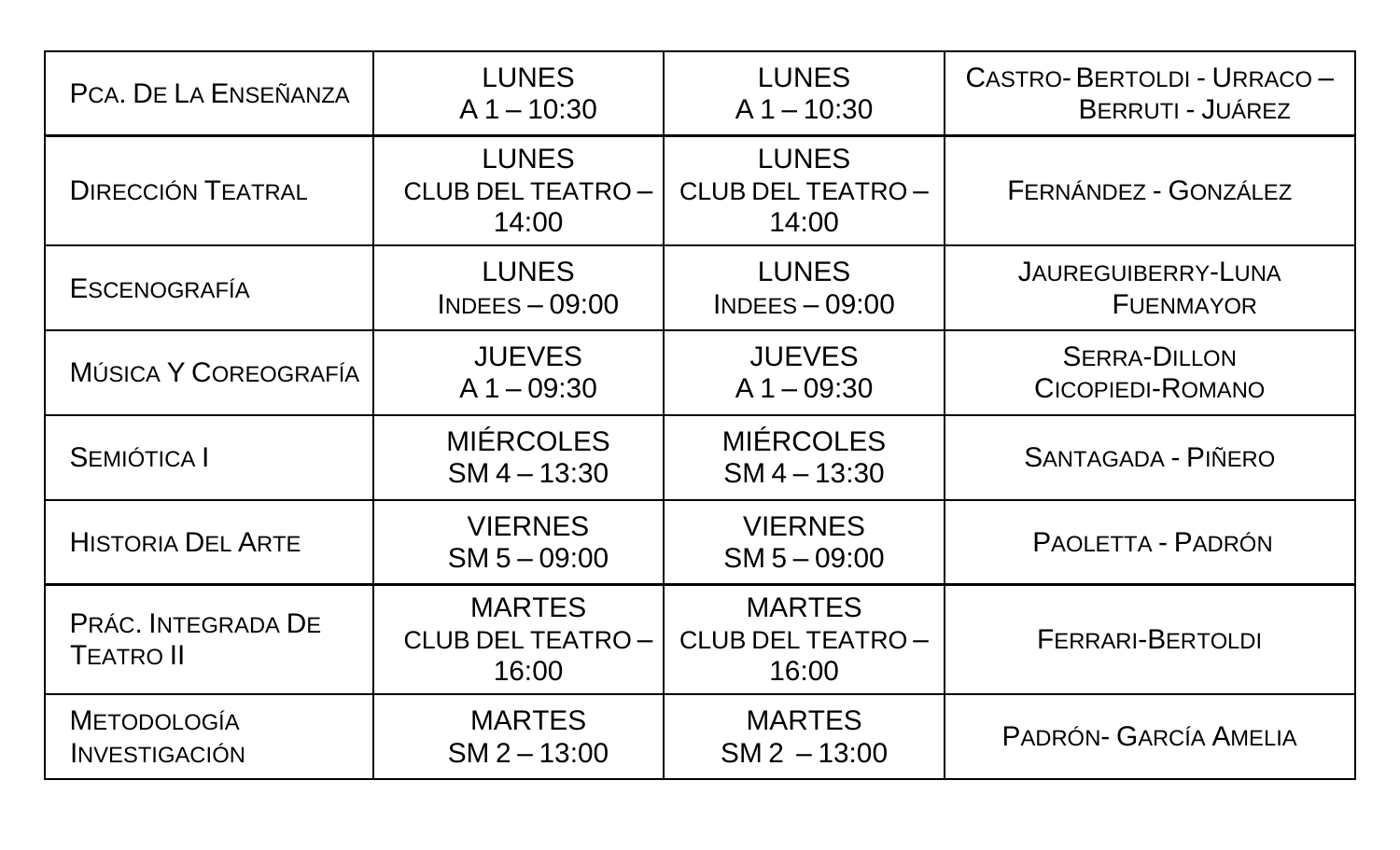| PCA. INTEGRADA DE     | <b>LUNES</b>                       | <b>LUNES</b>                       | <b>JAUREGUIBERRY</b>         |
|-----------------------|------------------------------------|------------------------------------|------------------------------|
| <b>TEATRO III</b>     | $INDEX - 18:00$                    | $INDEX - 18:00$                    | <b>URRACO- DÍAZ DELFINO</b>  |
| <b>SEMIÓTICA II</b>   | <b>JUEVES</b><br>$SM 4 - 15:00$    | <b>JUEVES</b><br>$SM 4 - 15:00$    | <b>SANTAGADA - PIÑERO</b>    |
| <b>DRAMATURGIA</b>    | <b>MIÉRCOLES</b><br>$SM 5 - 18:00$ | <b>MIÉRCOLES</b><br>$SM 5 - 18:00$ | <b>GARCÍA LUZ - BERTOLDI</b> |
| SEM. INV. INTEGR.     | <b>MARTES</b>                      | <b>MARTES</b>                      | FUENTES-FERNÁNDEZ            |
| <b>TEATRAL</b>        | $SM 5 - 13:00$                     | $SM 5 - 13:00$                     |                              |
| DCA. ESP. PCA. ENSEÑ. | <b>MIÉRCOLES</b>                   | <b>MIÉRCOLES</b>                   | <b>CUBAS - GRAMAJO</b>       |
| ACTUAC.               | $A$ 2 – 13:00                      | $A$ 2 – 13:00                      |                              |
| PLANEAM ORG. ENSEÑ.   | <b>MIÉRCOLES</b>                   | <b>MIÉRCOLES</b>                   | <b>DIMATTEO-DE VANNA</b>     |
| SUP.                  | $SM 5 - 15:30$                     | $SM 5 - 15:30$                     | <b>RODRIGUEZ</b>             |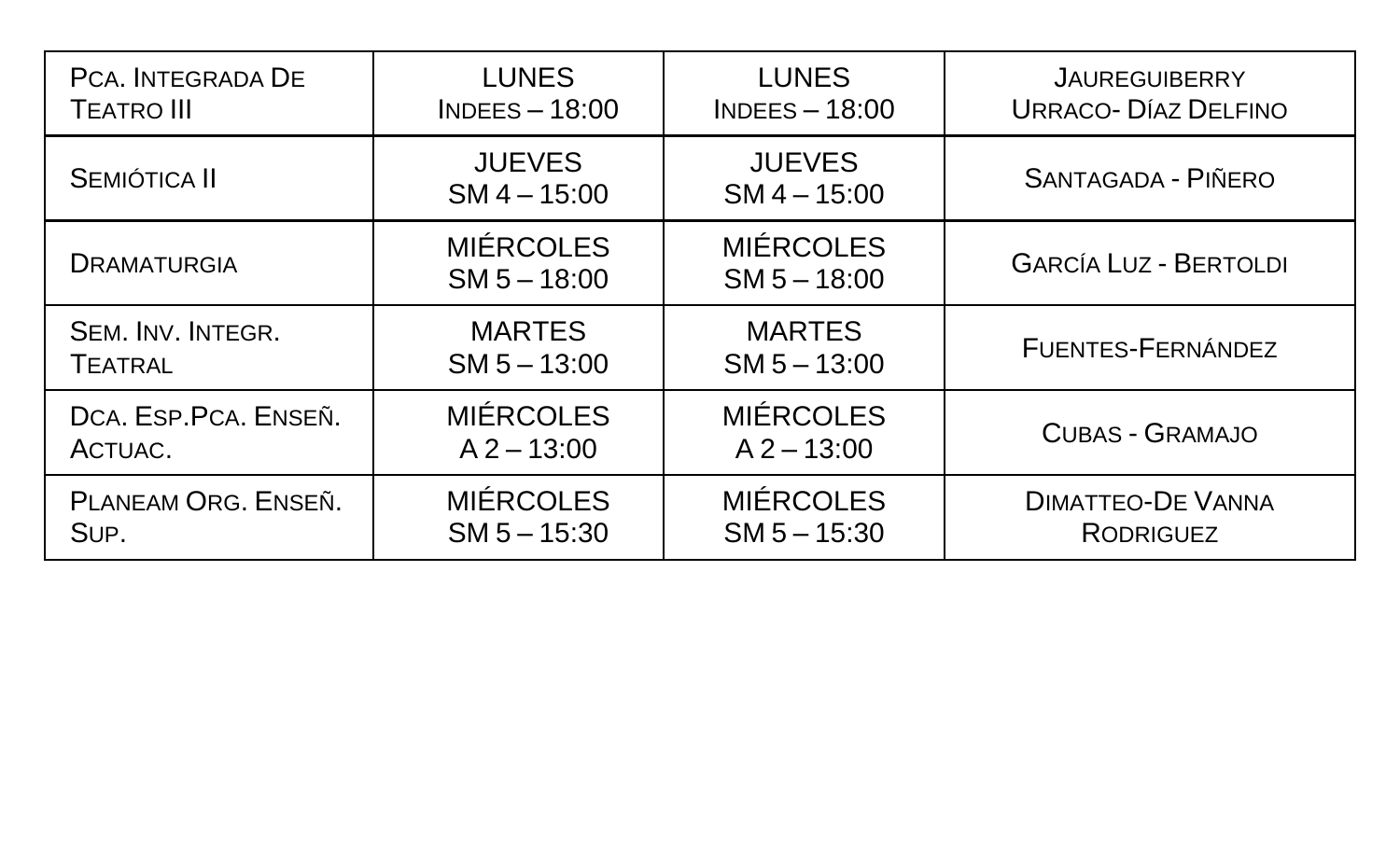| <b>EXÁMENES FINALES JULIO-AGOSTO 2022</b>                                                                               |                                                        |                                                     |                                                   |
|-------------------------------------------------------------------------------------------------------------------------|--------------------------------------------------------|-----------------------------------------------------|---------------------------------------------------|
|                                                                                                                         | <b>REALIZACIÓN INTEGRAL EN ARTES AUDIOVISUALES</b>     |                                                     |                                                   |
| <b>ASIGNATURA</b>                                                                                                       | <b>JULIO</b><br><b>LUNES 11 A</b><br><b>VIERNES 15</b> | <b>AGOSTO</b><br><b>LUNES1A</b><br><b>VIERNES 5</b> | <b>DOCENTES</b>                                   |
| REALIZACIÓN 1 (2012)<br>REALIZACIÓN I: FICCIÓN<br>(2003)                                                                | <b>LUNES</b><br>$SM 1 - 18:00$                         | <b>LUNES</b><br>$SM 1 - 18:00$                      | <b>GODFRID-MARIANO-PETRINI</b>                    |
| <b>ILUMINACIÓN Y CÁMARA 1</b><br>(2012)<br><b>TECNOLOGÍAS AUDIOVISUALES I</b><br>(2003)                                 | <b>MARTES</b><br>$SM 1 - 14:00$                        | <b>MARTES</b><br>$SM 1 - 14:00$                     | PEROSINO-CHRISTENSEN -<br><b>CAPRÍN DAL SASSO</b> |
| PENSAMIENTO PROYECTUAL<br>(2012)<br><b>CIENCIAS PROYECTUALES I</b><br>(2003)<br><b>CIENCIAS PROYECTUAL II</b><br>(2003) | <b>VIERNES</b><br>$SM 1 - 14:00$                       | <b>VIERNES</b><br>$SM 1 - 14:00$                    | SCHETTINO-SPERANZA-MARIANO                        |
| <b>GUIÓN 1 (2012)</b><br><b>GUIÓN I (2003)</b>                                                                          | <b>JUEVES</b><br>$SM 1 - 15:30$                        | <b>JUEVES</b><br>$SM 1 - 15:30$                     | MORAZZO-WULFF-PEDRO                               |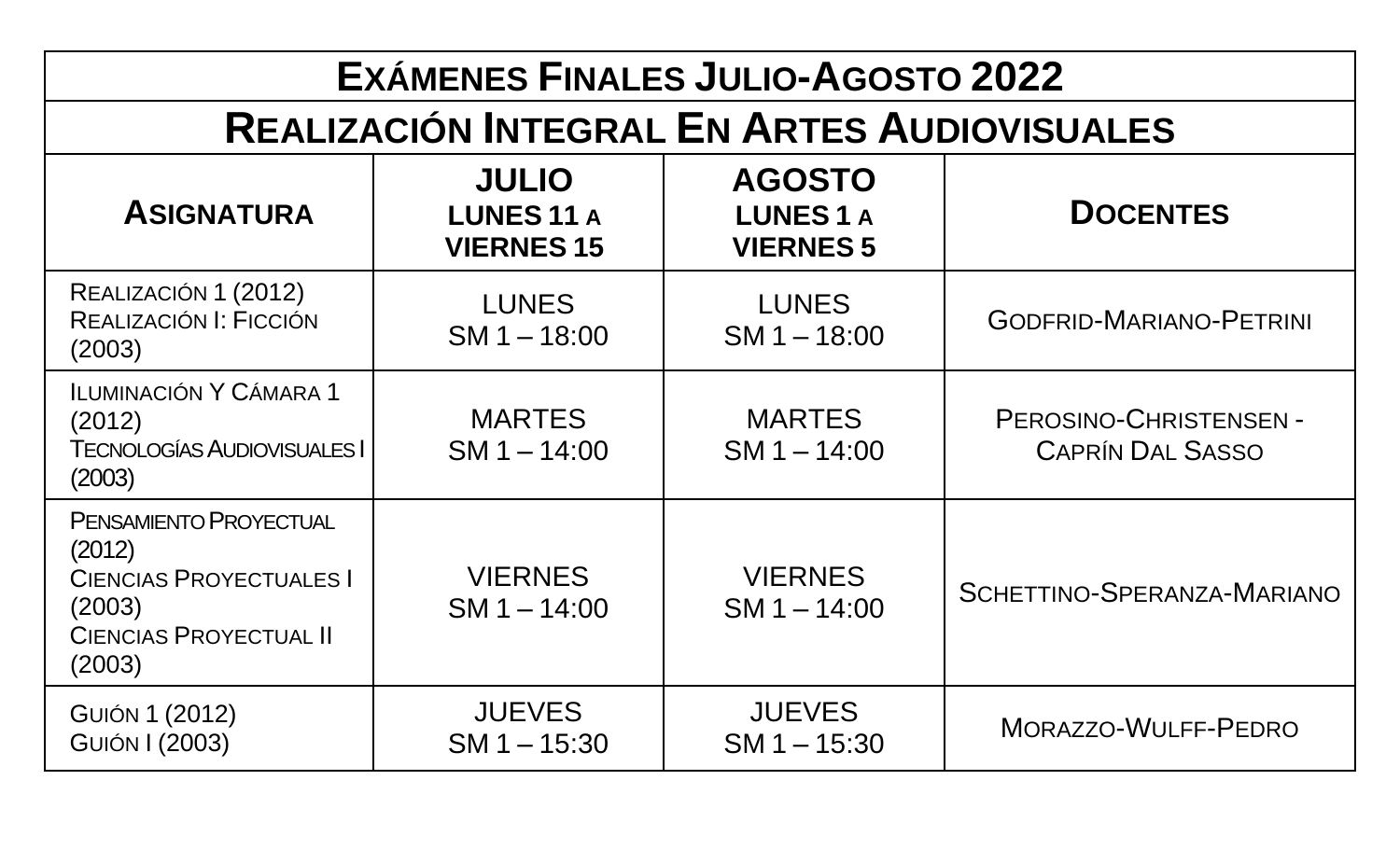| <b>FÍSICA (2012)</b>                                                                                             | <b>LUNES</b>                              | <b>LUNES</b>                    | STIPCICH-GARCIMUÑO                 |
|------------------------------------------------------------------------------------------------------------------|-------------------------------------------|---------------------------------|------------------------------------|
| <b>FÍSICA (2003)</b>                                                                                             | $SM 2 - 13:00$                            | $SM 2 - 13:00$                  |                                    |
| EDICIÓN DIGITAL DE VIDEO                                                                                         | <b>MIÉRCOLES</b>                          | <b>MIÉRCOLES</b>                | <b>MARTINEZ-NIETO FARÍAS-CONTE</b> |
| (2012)                                                                                                           | $SM 2 - 14:00$                            | $SM 2 - 14:00$                  |                                    |
| <b>LITERATURA UNIVERSAL</b><br>(2012)<br>LITERATURA I (2003)                                                     | <b>MIÉRCOLES</b><br>$CJO$ . ACO. $-14:00$ | <b>JUEVES</b><br>$SM 1 - 17:30$ | <b>ARIAS-MORAZZO</b>               |
| SEMIÓTICA (2012)                                                                                                 | <b>LUNES</b>                              | <b>LUNES</b>                    | <b>WULFF - BERTONE</b>             |
| SEMIÓTICA (2003)                                                                                                 | $EX CDAB - 15:00$                         | $EX CDAB - 15:00$               |                                    |
| HISTORIA DEL ARTE (2012)                                                                                         | <b>LUNES</b>                              | <b>LUNES</b>                    | <b>SUSNABAR - GARCÍA</b>           |
| HISTORIA DEL ARTE (2003)                                                                                         | $SM 4 - 13:00$                            | $SM 4 - 13:00$                  |                                    |
| <b>SONIDO (2012)</b><br><b>DISEÑO POST PRODUC.</b><br><b>SONIDO (2012)</b><br>MOVIMIENTOS DE LA MÚSICA<br>(2003) | <b>MARTES</b><br>$SM 1 - 18:30$           | <b>MARTES</b><br>$SM 1 - 18:30$ | RUIZ-CASTILLO - PÉREZ              |
| REALIZACIÓN 2 (2012)<br>REALIZACIÓN II: DOCUMENTAL<br>(2003)                                                     | <b>LUNES</b><br>$SM 2 - 18:00$            | <b>LUNES</b><br>$SM 2 - 18:00$  | <b>CHRISTENSEN-CESARIO</b>         |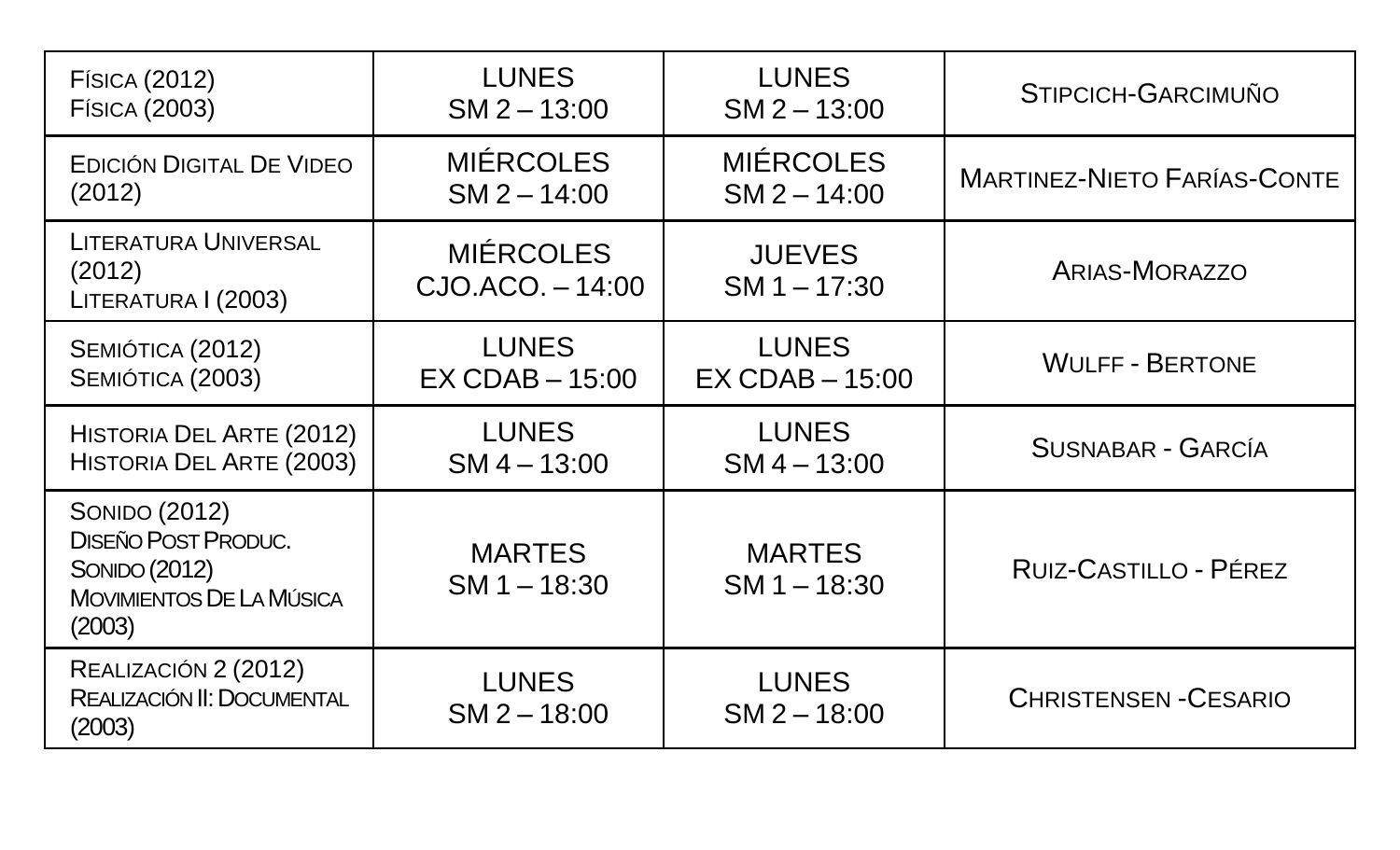| <b>ILUMINACIÓN Y CÁMARA 2</b><br>(2012)<br><b>TECNOLOGÍAS AUDIOVISUALES</b><br>II(2003)      | <b>MIÉRCOLES</b><br>$ESTUDIO - 14:00$ | <b>MIÉRCOLES</b><br>$ESTUDIO - 14:00$ | <b>TORRES-CASTILLO</b>                 |
|----------------------------------------------------------------------------------------------|---------------------------------------|---------------------------------------|----------------------------------------|
| <b>PRODUCCIÓN</b><br>COMERCIALIZACIÓN (2012)<br><b>PRODUCCIÓN</b><br>COMERCIALIZACIÓN (2003) | <b>JUEVES</b><br>CJO.ACO. - 19:00     | <b>JUEVES</b><br>$ESTUDD - 19:00$     | RATTO-BROWN                            |
| <b>GUIÓN 2 (2012)</b><br><b>GUIÓN II (2003)</b>                                              | <b>JUEVES</b><br>$SM 1 - 16:30$       | <b>JUEVES</b><br>$SM 1 - 16:30$       | <b>MORAZZO-WULFF</b>                   |
| <b>HISTORIA DEL CINE 1</b><br>(2012)<br>HISTORIA DEL CINE I (2003)                           | <b>MIÉRCOLES</b><br>$SM 2 - 18:00$    | <b>MIÉRCOLES</b><br>$SM 2 - 18:00$    | <b>GUTIERREZ</b><br><b>BARANDIARÁN</b> |
| <b>DIRECCIÓN DE ACTORES</b><br>(2012)<br><b>DIRECCIÓN DE ACTORES</b><br>(2003)               | <b>LUNES</b><br>$SM 2 - 14:00$        | <b>LUNES</b><br>$SM 2 - 14:00$        | <b>GODFRID-CESARIO</b>                 |
| REALIZACIÓN 3 (2012)<br>REALIZACIÓN IV TELEVISIÓN<br>(2003)                                  | <b>MARTES</b><br>CJO.ACO. - 18:30     | <b>MARTES</b><br>$SM 1 - 18:30$       | RUIZ-CARTILLO                          |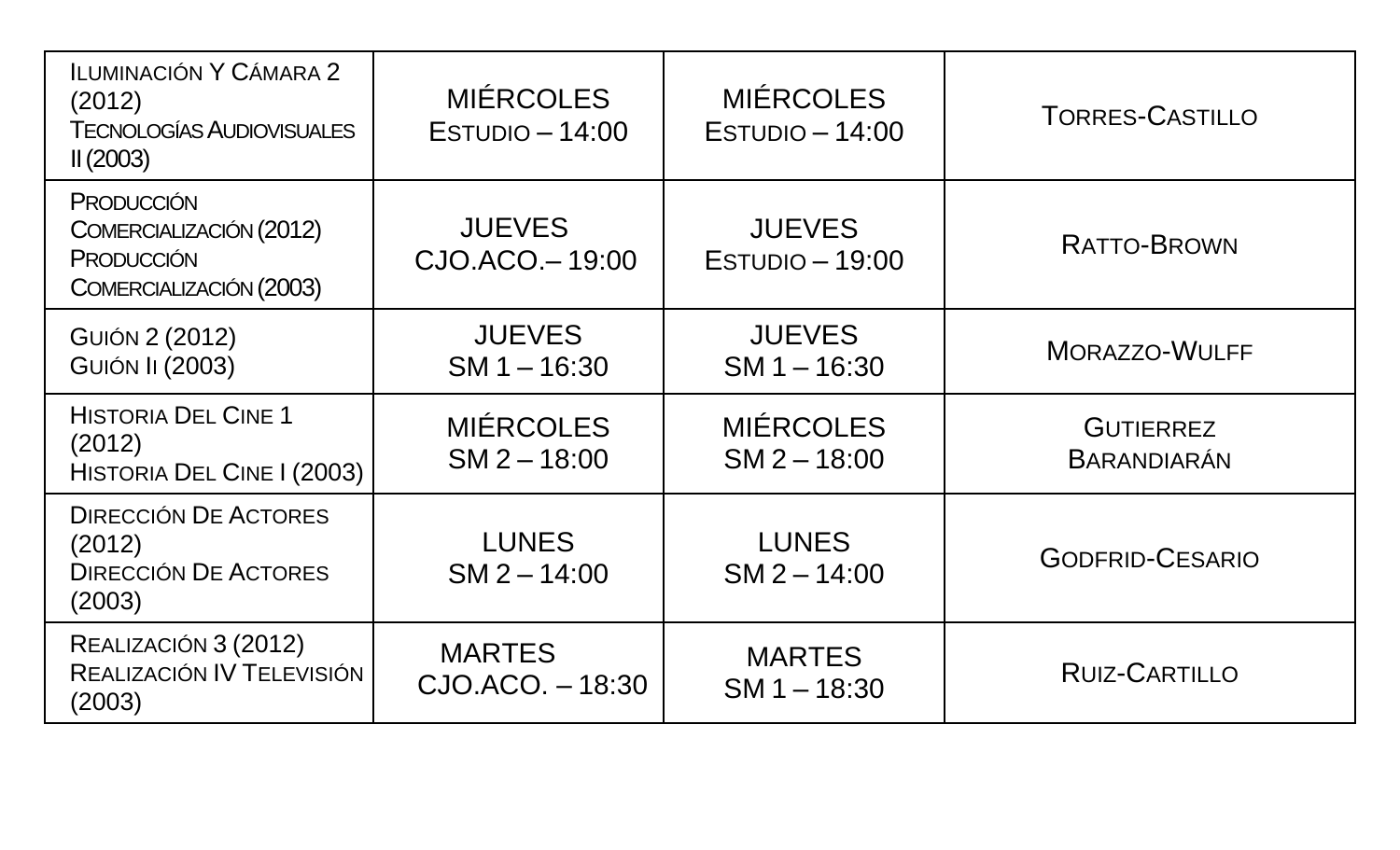| MONTAJE (2012)<br>MONTAJE (2003)                                                                                                            | <b>LUNES</b><br>$Estu$ DIO $-12:00$   | <b>LUNES</b><br>$Estu$ DIO $-12:00$   | <b>SÁNCHEZ-ZARINI</b>                     |
|---------------------------------------------------------------------------------------------------------------------------------------------|---------------------------------------|---------------------------------------|-------------------------------------------|
| <b>PRODUCCIÓN EJECUTIVA</b><br>(2012)<br><b>PRODUCCIÓN EJECUTIVA</b><br>(2003)                                                              | <b>JUEVES</b><br>$SM 2 - 10:00$       | <b>JUEVES</b><br>$SM 2 - 10:00$       | <b>TRIGO-CESARIO</b>                      |
| DIRECCIÓN DE ARTE (2012)<br>ESCENOGRAFÍA (2003)                                                                                             | <b>MIÉRCOLES</b><br>$ESTUDIO - 09:30$ | <b>MIÉRCOLES</b><br>$ESTUDIO - 09:30$ | RAMIREZ-JENSEN                            |
| LITERATURA LATINOAMERICANA<br>(2012)<br>LITERATURA II (2003)                                                                                | <b>MARTES</b><br>$SM 5 - 16:00$       | <b>MARTES</b><br>$SM 5 - 16:00$       | <b>GARCÍA-GIACOMELLI</b>                  |
| <b>DIRECCIÓN DE FOTOGRAFÍA</b><br>(2012)<br><b>TECNOLOGÍAS AUDIOVISUALES</b><br>III (2003)<br><b>TECNOLOGÍAS AUDIOVISUALES</b><br>IV (2003) | <b>LUNES</b><br>$ESTUDIO-14:30$       | <b>LUNES</b><br>$ESTUDIO-14:30$       | <b>SILVATICI-FLORES</b>                   |
| <b>HISTORIA DEL CINE 2</b><br>(2012)<br><b>HISTORIA DEL CINE II</b><br>(2003)                                                               | <b>JUEVES</b><br>$SM 5 - 16:00$       | <b>JUEVES</b><br>$SM 5 - 16:00$       | <b>GUTIERREZ - GIACOMELLI -</b><br>PADRÓN |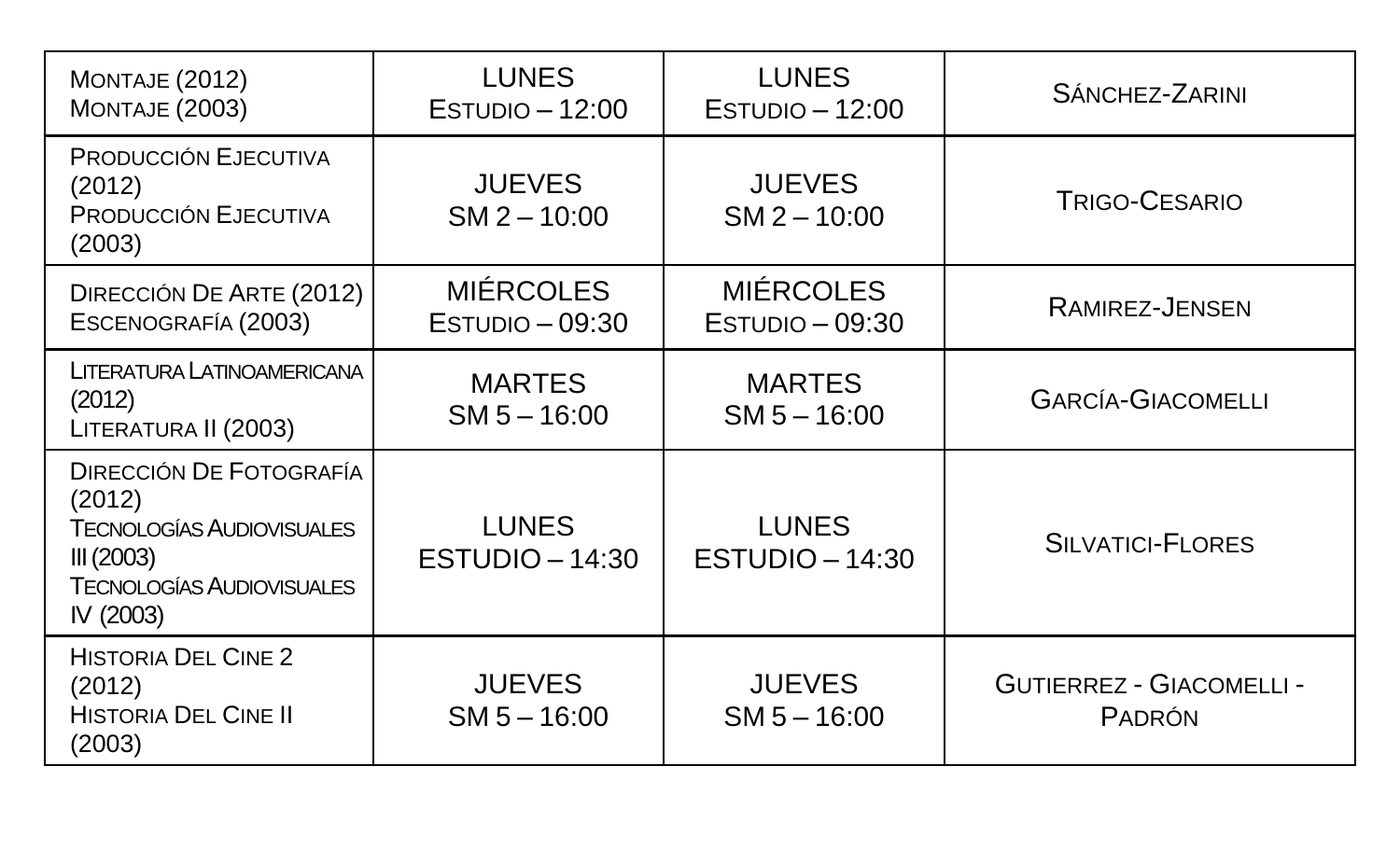| REALIZACIÓN 4 (2012)<br>REALIZACIÓN III PUBLICIDAD<br>(2003)                                       | <b>JUEVES</b><br>CJO.ACO. - 15:00                    | <b>JUEVES</b><br>$ESTUDIO-15:00$                   | RATTO-SPERANZA                       |
|----------------------------------------------------------------------------------------------------|------------------------------------------------------|----------------------------------------------------|--------------------------------------|
| <b>COMPOSICIÓN DIGITAL</b><br>(2012)                                                               | <b>MIÉRCOLES</b><br>$SM 2 - 13:00$                   | <b>MIÉRCOLES</b><br>$SM 2 - 13:00$                 | <b>MARTINEZ- NIETO FARÍAS- CONTE</b> |
| COORDINACIÓN POST-<br>PRODUCCIÓN (2012)                                                            | <b>MARTES</b><br>$SM 2 - 14:00$                      | <b>MARTES</b><br>$SM 2 - 14:00$                    | <b>FLORES-NIETO FARÍAS</b>           |
| <b>TEORÍA COMUNICACIÓN</b><br>CULTURA (2012)<br><b>TEORÍAS COMUNICACIÓN</b><br><b>MASAS (2003)</b> | <b>LUNES</b><br>SM 5-17:00                           | <b>LUNES</b><br>SM 5-17:00                         | <b>SANTAGADA-SILVA</b>               |
| LEGISLACIÓN (2012)<br>LEGISLACIÓN (2003)                                                           | <b>MIÉRCOLES</b><br>CJO. ACO. - 18:00                | <b>MIÉRCOLES</b><br>CJO. ACO - 18:00               | ECHEVARRIA-GONZALEZ<br><b>GIRODO</b> |
| ESTÉTICA CINEMATOGRÁFICA<br>(2012)<br><b>ESTÉTICA CINEMATOGRÁFICA</b><br>(2003)                    | <b>VIERNES</b><br>$SM 5 - 14:00$                     | <b>VIERNES</b><br>$SM 5 - 14:00$                   | GUTIERREZ - GARCÍA - CAMPO           |
| <b>ARTE PENSAMIENTO</b><br>CONTEMPORÁNEO (2012)<br><b>ARTE PENSAMIENTO</b><br>CONTEMPORÁNEO (2003) | <b>MIÉRCOLES</b><br>SEC. INV. Y<br>POSTGRADO - 18:00 | <b>MIERCOLES</b><br>SEC INV Y<br>POSTGRADO - 18:00 | PADRÓN-GIACOMELLI                    |